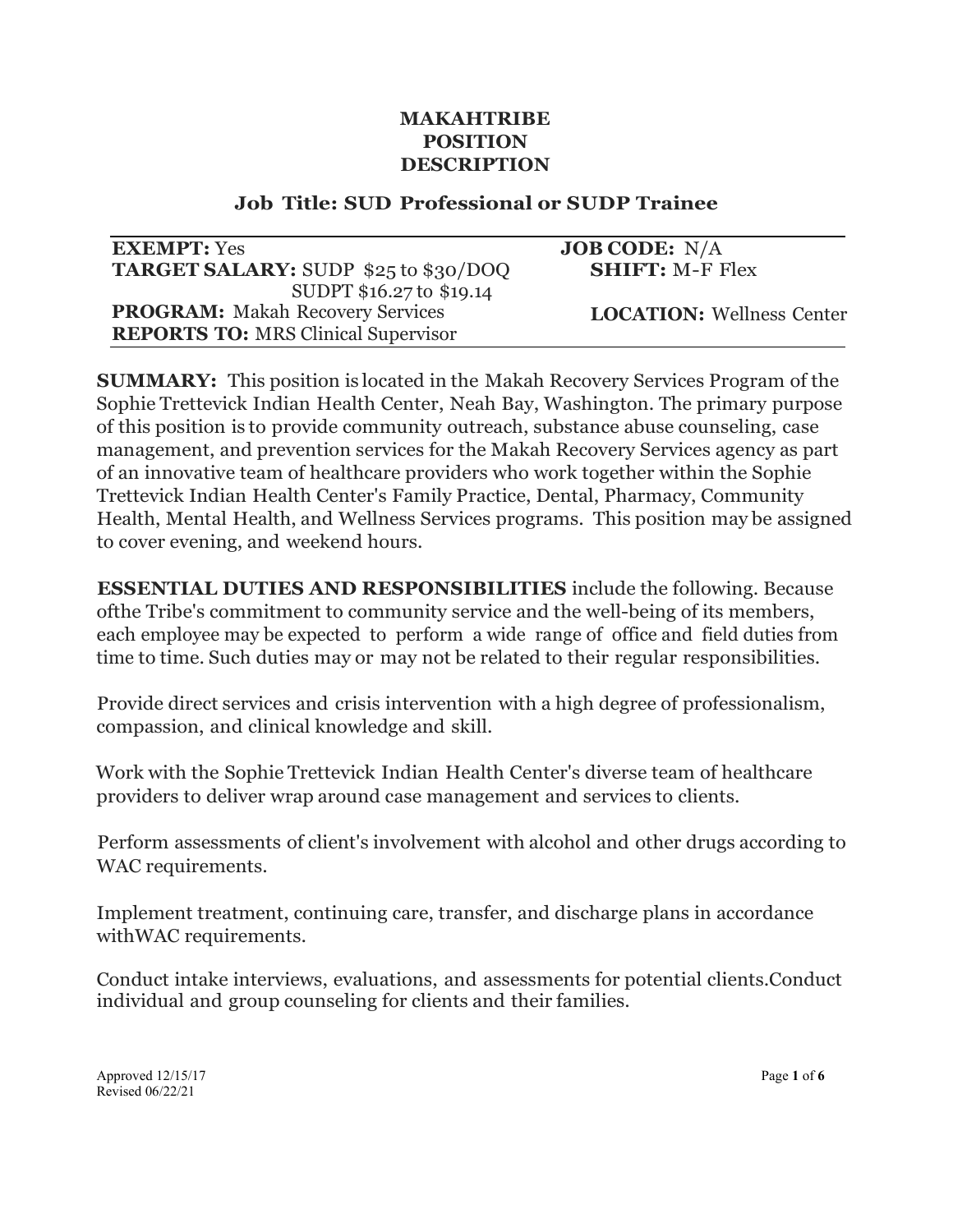Design and carry out outreach activities such as, but not limited to, movie nights, traditional crafts, community gatherings, and outdoor hikes, to provide healthy optionsand camaraderie for people in or working toward recovery.

Develop and deliver instructional material to general public and other Tribal Departments.

Train volunteers and other employees to work with clients in recovery, provide asupportive environment, and avoid enabling.

Participate in staff meetings/conferences and assist in the development of new programs, including youth-focused, family driven treatment and prevention servicesthat support the ongoing development of a Makah Tribal centric model of behavioral health care services.

Work with community groups, public and private agencies in resource development and, when indicated, act as program liaison to community groups and other partner agencies and programs.

Assist with development of a drop-in recovery center and provide on-site counseling andrelated services.

Maintain assigned client caseload and complete client records holding strict compliancewith Federal and State regulations governing confidentiality.

Maintain all clinical records and assure confidentiality of all client information in accordance with federal, state, and agency requirements.

Provide referral and follow-up services for clients. Maintain proper communication withappropriate agencies regarding client status, including participation in the Makah Healing Court, as appropriate.

Submit regular statistical and narrative reports as requested by immediate supervisor.

## **EDUCATION and/or EXPERIENCE**

AA preferred or successful completion of 90 quarter or 60 semester college credits incourses from an approved school including courses required for WA State Substance Use Disorder Professional licensure.

### **CONTINUING EDUCATION:**

Improve the quality and scope of patient services rendered by general and specific continuing education, including reading of culturally relevant materials and attendance

Approved 12/15/17 **Page 2** of **6** Revised 06/22/21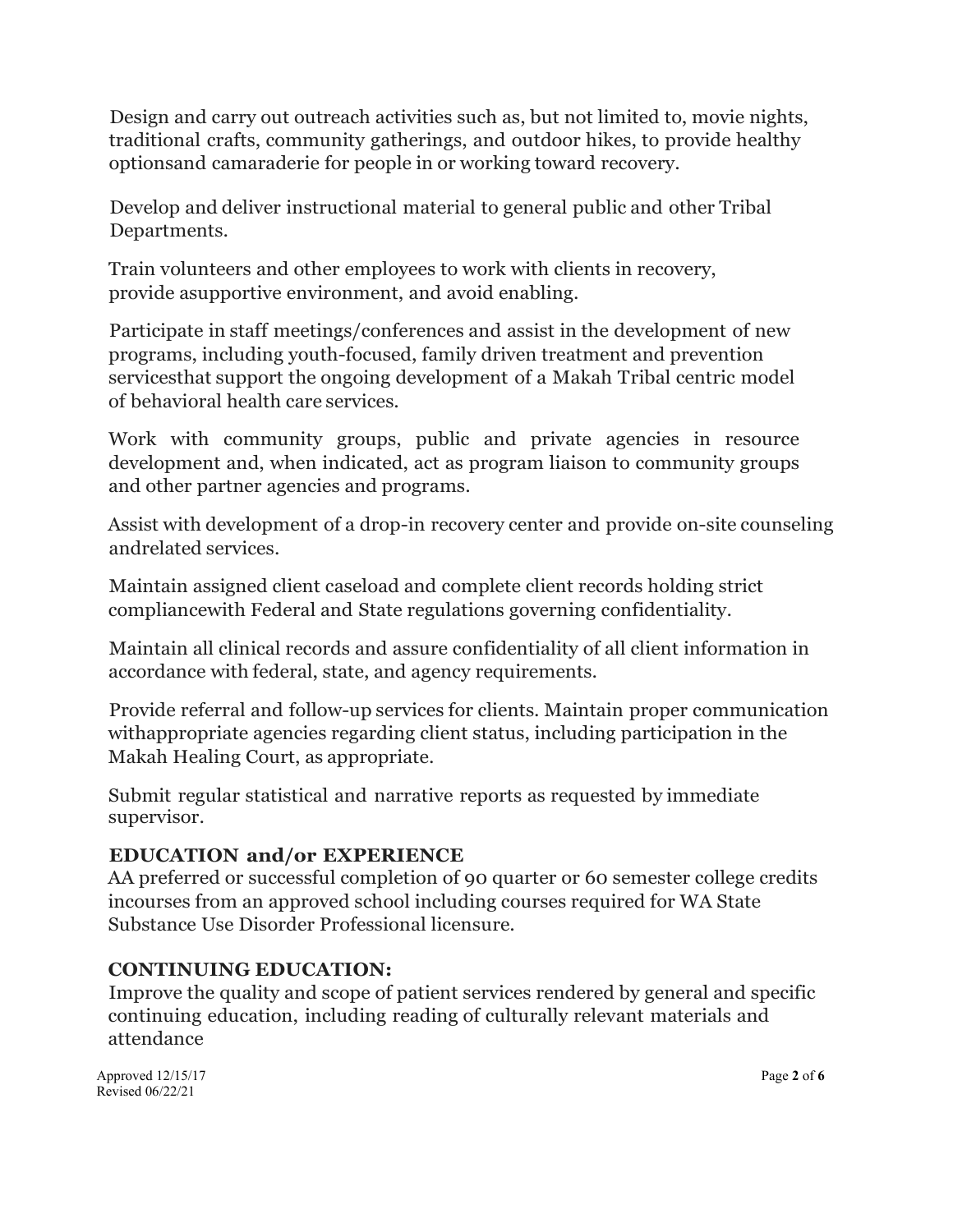at local educational programs and longer periods of training targeting specific culturallyrelevant training opportunities.

### **LANGUAGE SKILLS**

Ability to write, read, and understand client charts and basic medical information. Ableto read and understand business documents and educational materials for appropriate for the level of a CDP. Excellent spoken and written communication skills. Ability to write articles and brochures for the general public. Ability to write reports, business correspondence, and procedure manuals. Ability to effectively present information to and respond to questions from groups of managers, patients, general public.

### **MATHEMATICAL SKILLS**

Good basic math skills (addition, subtraction, multiplication, division, fractions, percentages.) Ability to create and calculate a budget. Ability to create and understandsimple graphs and charts (such as bar graphs and pie charts).

## **REASONING ABILITY**

Ability to define problems, collect data, establish facts, and draw valid conclusions. Ability to interpret charts and diagrams. Ability to deal with abstract and concrete variables. Ability to form a differential diagnosis, establish a working diagnosis, select appropriate treatment, and tailor treatment to an individual's needs, including changingneeds over time. Ability to analyze, and interpret health information written for CDP level professionals and the general public. Ability to organize information and prioritize tasks, with guidance from supervisor.

## **CERTIFICATES, LICENSES, REGISTRATIONS**

Must have and maintain a valid Washington state Driver's license and be insurable. Acertified copy of an individual's driving records for the past three years of operation, obtained from the Department of Motor Vehicles in the state in which the driver's license is issued must be provided upon hire.

**SUDP \$25 to \$30/DOQ:** Must possess current certification as a WA State licensed Substance Use Disorder Professional as defined in WAC 246-811 or be able to achieve before starting work.

**SUDPT \$16.27 to \$19.14:** Must possess current certification as a WA State licensed Substance Use Disorder Professional Trainee as defined in WAC 246-811 or be able to achieve before starting work.

This position is classified as a sensitive Tribal position. Therefore, applicant must submit to and clear a pre-employment criminal background check.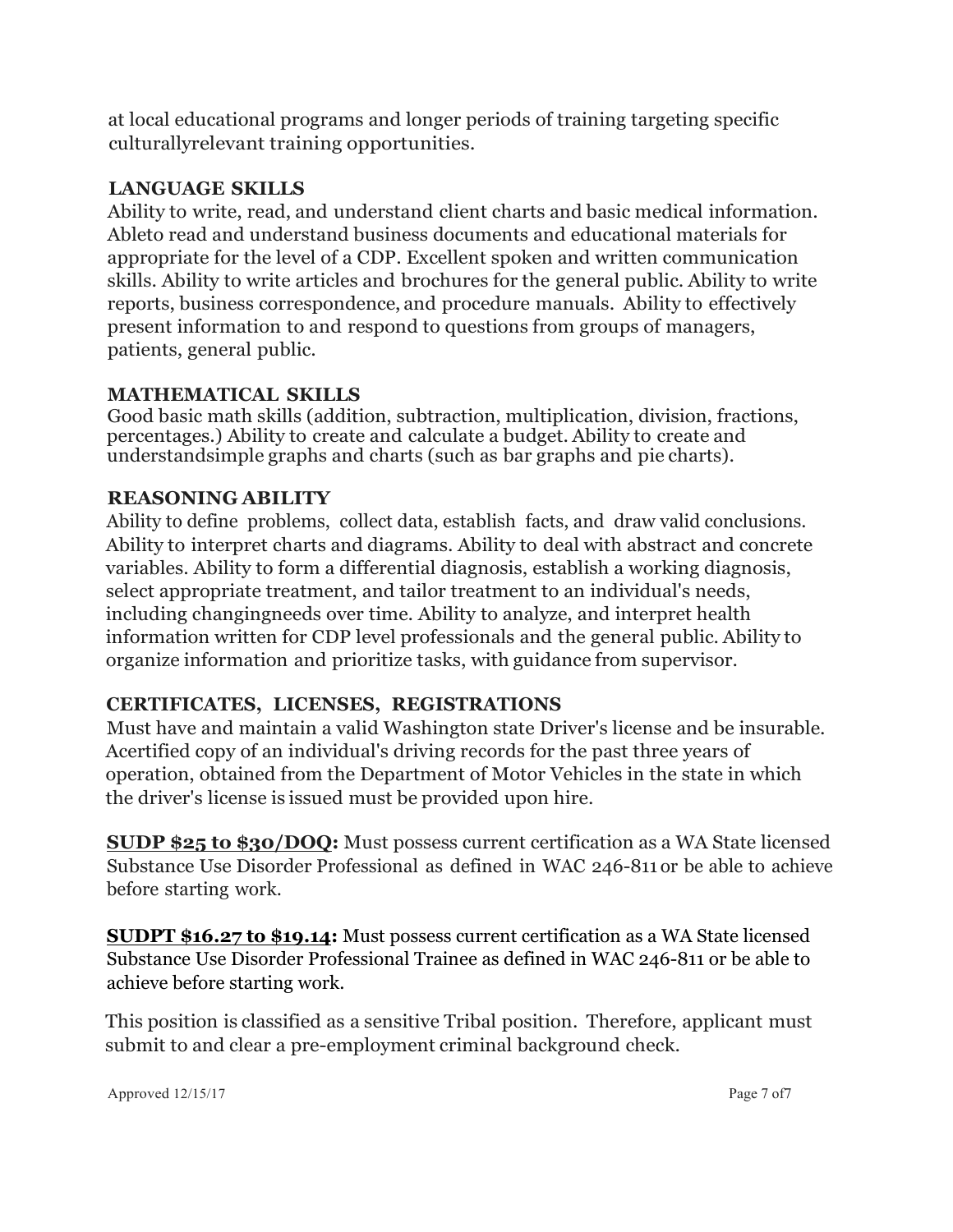Must have BLS card or be able to obtain it within first 90 days of hire.

**OTHER SKILLS AND ABILITIES** Must have a strong knowledge of group and individual counseling techniques to offereffective treatment and communicate well with clients.

Must have a strong knowledge of the disease of alcoholism and substance abuse andimplications of physical, spiritual, emotional, and psychosocial factors.

Ability to listen, observe, and record a variety of information.

Ability to establish and maintain effective working relationships with staff, public andprivate agencies, and the general public.

Ability to communicate effectively both orally and written.

Ability to operate effectively in crisis and / or emergency situations.

Must have the ability to travel and obtain training in current substance abuse techniques, domestic violence counseling, and other training as opportunities, needs,and requirements arise.

Culturally competent to work with Native American populations.

Knowledge of HIPAA is required as use of patient record is an integral part of the position and privacy of individuals must be protected to the fullest.

Comfortable with a team work environment. Must be able to work collaboratively andindependently.

Computer experience is required. Must have ability to work with programs such as Word, Excel, Powerpoint, social media, email, and telecommunication software andequipment.

Highly organized, able to work effectively under pressure and within tight time constraints, juggle multiple projects simultaneously, and produce quality work while meeting deadlines.

Good attention to detail, accuracy and thoroughness in work.

Willingness and ability to learn new skills quickly.

Ability to handle stress and adapt to changes.

Creative thinker, meets challenges with resourcefulness.

Experience with planning training, events and activities

Approved 12/15/17 Page 7 of7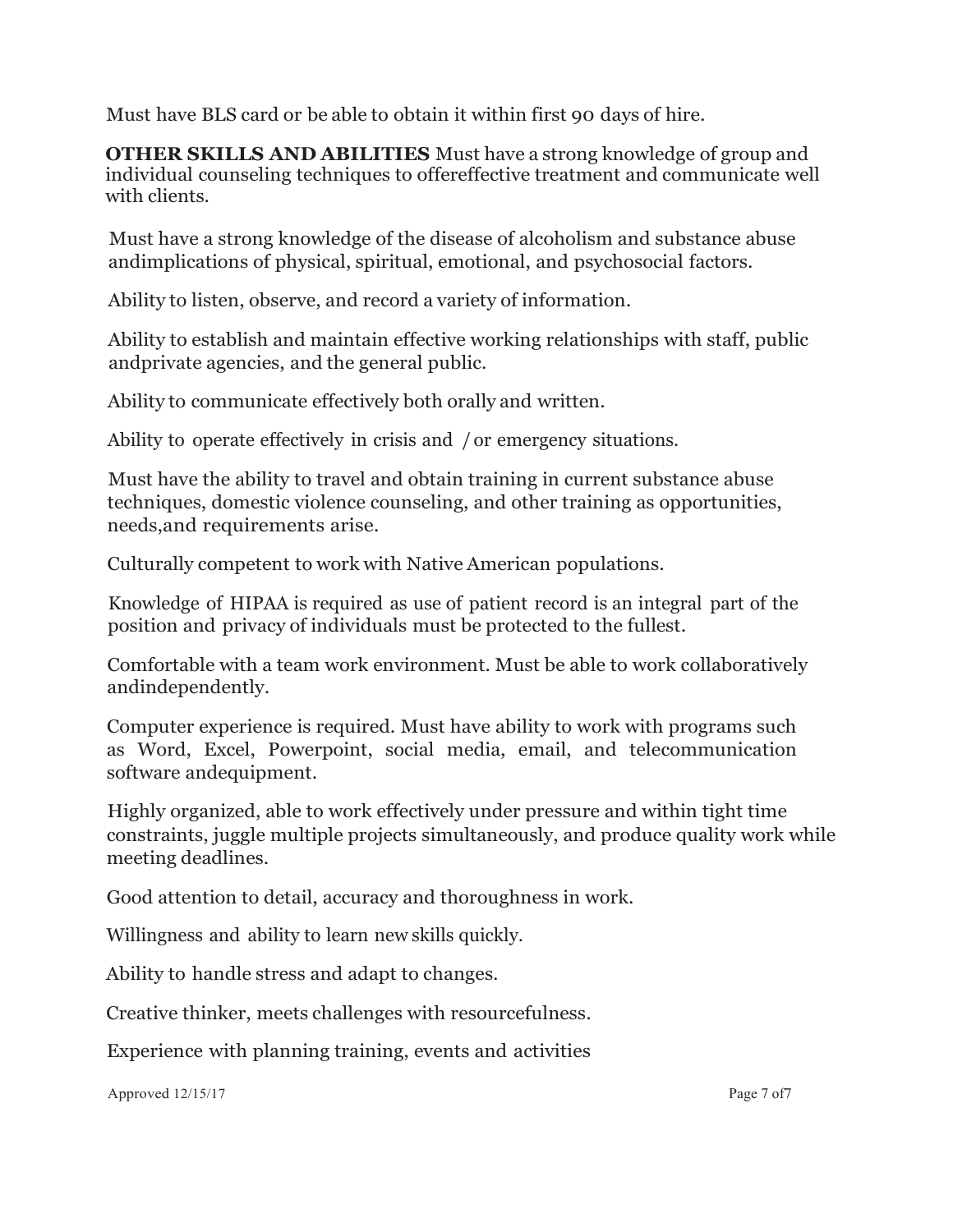preferred.

Experience with or strong interest in public health and prevention preferred.

Must submit to and clear a pre-employment alcohol and drug test and random testing,in accordance with the Drug and Alcohol-Free Workplace Act of 2002.

## **SPECIAL REQUIREMENTS**

**Immunization Requirements:** Must be fully immunized against measles, rubella, and COVID-19. Must provide documented proof of vaccination prior to employment. Employees are required to provide proof of other immunizations as recommended for healthcare workers by the Centers for Disease Control and Prevention, or of immunity to these diseases.

All employees shall have tuberculin (TB) test upon employment and annually thereafter, or have a follow-up plan approved by employee health if there is a positive test. If employee is known to have a positive TB test prior to entrance on duty, no TB testing will be carried out; instead the employee shall see a physician to establish an individualized program to assure the absence of active TB in the employee, shall complete and annually system questionnaire, and must report any relevant symptoms promptly.

**Special Consideration:** if you are allergic to any component of the vaccine or have documented history of severe reaction to vaccine or are currently pregnant you may not have to be immunized, however, you are required to provide documentation/proof, in order to be considered for employment. COVID-19 is exempt from this consideration.

# **SPECIAL WORK SCHEDULE**

This is a Full-time flex position, it is not an 8 a.m. to 5 p.m. Monday-Friday position. This position will work evenings and weekends, as well as some weekday hours. Schedule to be determined by the MRS Clinical Supervisor.

# **PHYSICAL DEMANDS**

The physical demands described here are representative of those that must be met by anemployee to successfully perform the essential functions of this job. Reasonable accommodations may be made to enable individuals with disabilities to perform the essential functions. While performing duties of this job, the employee is required to stand, walk, and sit. The employee must occasionally lift and/or move objects up to 50 lbs.

## **WORK ENVIRONMENT**

The work environment characteristics described here are representative of those an employee encounters while performing the essential functions of this job.